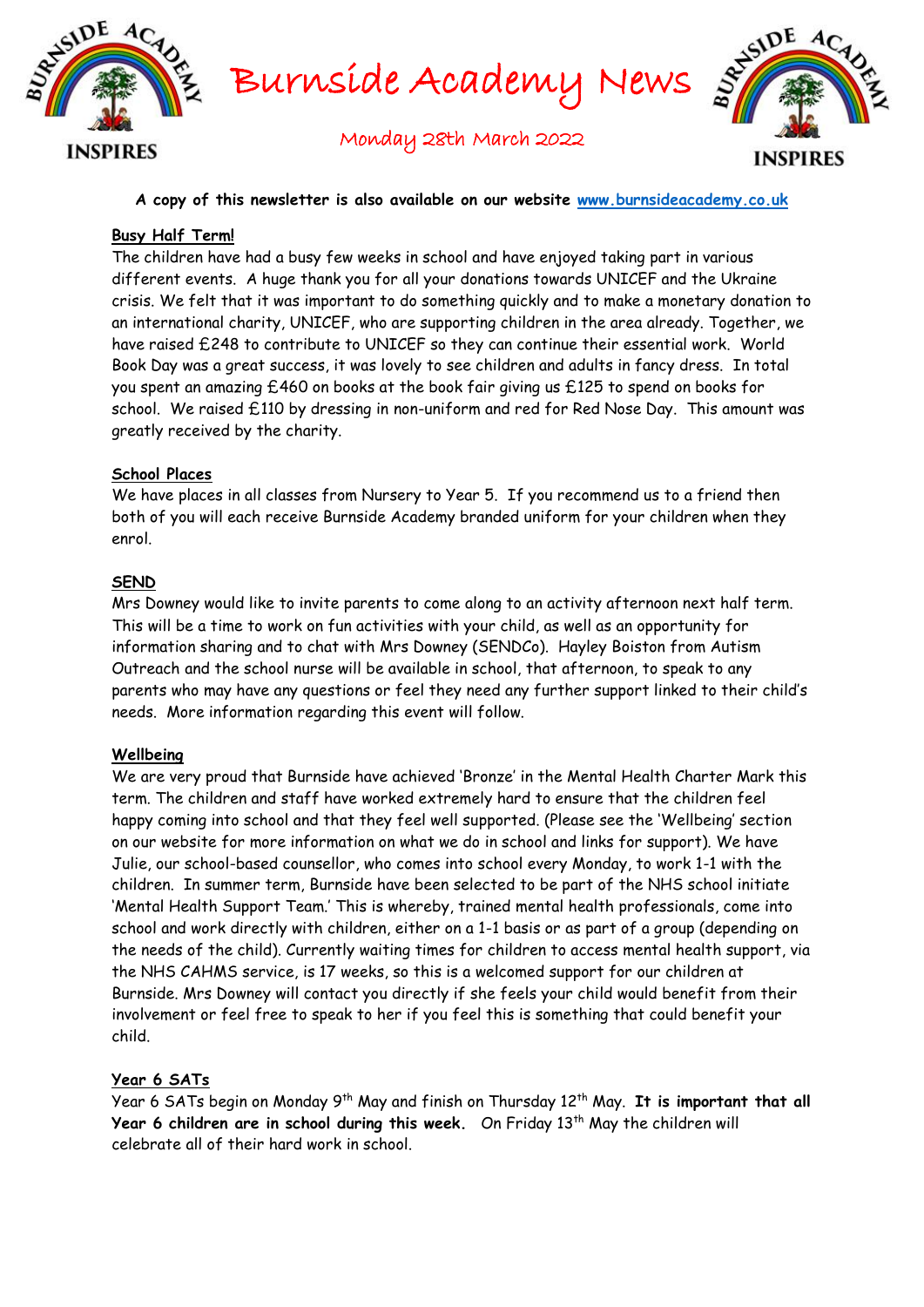### **Year 4 Multiplication Check**

Year 4 Multiplication Check begins on Monday 6 th June. **It is important that all Year 4 children are in school during the month of June.**

#### **Year 2 SATs**

Year 2 SATs take place during the month of May. Each of the tests, which we call 'Special Work', will be carried out by Miss Horn in small groups throughout this two week period. **It is important that all Year 2 children are in school during the month of May.** 

#### **Year 1 Phonics Screen**

Year 1 Phonics Screening week begins on Monday 6 th June. **It is important that all Year 1 children are in school during this week.** 

#### **School Uniform**

I would like to take this opportunity to remind parents and carers of our uniform at Burnside. Please could you ensure your child wears the following:

| <b>NURSERY TO Y6</b>                           |                                                                                                             |  |
|------------------------------------------------|-------------------------------------------------------------------------------------------------------------|--|
| Girls                                          | <b>Boys</b>                                                                                                 |  |
| Red sweatshirt with school badge if possible   | Red sweatshirt with school badge if possible                                                                |  |
| Red cardigan with school badge if possible     |                                                                                                             |  |
| White polo shirt with school badge if possible | White polo shirt with school badge if possible                                                              |  |
| Grey skirt                                     | Grey trousers                                                                                               |  |
| Grey pinafore                                  | Grey shorts                                                                                                 |  |
| Grey trousers - no leggings                    |                                                                                                             |  |
| White or grey socks                            | Grey socks                                                                                                  |  |
| Grey tights                                    |                                                                                                             |  |
| Red gingham dress optional in Summer term      |                                                                                                             |  |
| <b>Black shoes</b>                             | <b>Black shoes</b>                                                                                          |  |
| No trainers                                    | No trainers                                                                                                 |  |
|                                                | If children travel to school in alternative footwear e.g. wellies, they must change into their school shoes |  |
| at the start of the day                        |                                                                                                             |  |

## **PE Kit for Y1 to Y6 is a white t-shirt with school badge if possible, black shorts/leggings, trainers and their school cardigan or sweatshirt.**

All items of uniform containing the school badge can be purchased online at [www.totstoteams.com](http://www.totstoteams.com/) or you can collect an order form from the school office to order uniform via school. PE bags, book bags and coats containing the school badge are also available to buy via this website.

## **Open Evening**

We are looking forward to seeing you all at open evening on Wednesday 6<sup>th</sup> April and Thursday 7<sup>th</sup> April. It will be a lovely opportunity for you to see what your child has been learning this year.

## **Easter Events**

All children will visit St Michael's and All Angels Church in Houghton to take part in an Easter service on Monday 4<sup>th</sup> April. We would like to invite the children to bring into school a decorated